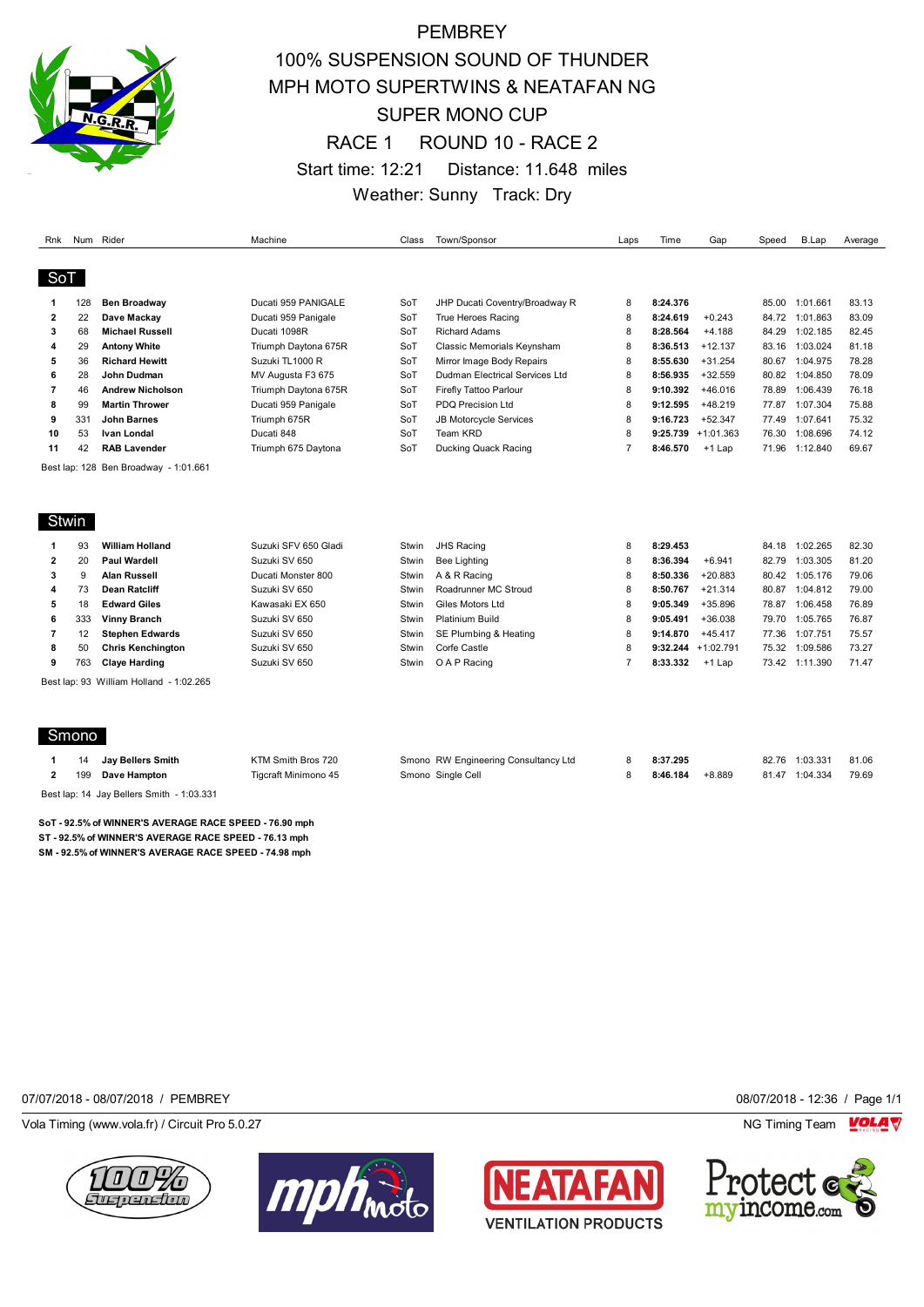

# **PEMBREY** 100% SUSPENSION SOUND OF THUNDER MPH MOTO SUPERTWINS & NEATAFAN NG SUPER MONO CUP RACE 1 ROUND 10 - RACE 2 LAP TIMES

| Lap | Time     |
|-----|----------|
|     |          |
| 2   | 1:02.610 |
| 3   | 1:02.477 |
| 4   | 1:02.050 |
| 5   | 1 02 370 |
| 6   | 1:02 234 |
| 7   | 1:01.661 |
| ጸ   | 1:02 146 |

Chris Kenchington

**START** 

 **1:09.586** 1:10.103 1:09.863 1:10.078 1:10.560 1:11.943 1:10.581

Claye Harding

START

 **1:11.390** 1:12.494 1:11.982 1:12.695 1:12.376 1:11.762

Dave Hampton

**START** 

 **1:05.515 1:04.334** 1:04.705 1:04.595

 $\overline{1}$ 

| Lap | Time     |
|-----|----------|
| 6   | 1:04.634 |
| 7   | 1:04.690 |
| ጸ   | 1:05.729 |

## Dave Mackay **START**  $\overline{1}$  **1:02.469 1:01.863** 1:02.097 1:02.052 1:02.387 1:02.397

1:02.912

| <b>Dean Ratcliff</b> |              |  |
|----------------------|--------------|--|
|                      | <b>START</b> |  |
| 1                    |              |  |
| 2                    | 1:06.047     |  |
| 3                    | 1:05.488     |  |
| 4                    | 1:05.290     |  |
| 5                    | 1:04.812     |  |
| 6                    | 1:05 714     |  |
| 7                    | 1.05221      |  |
| ឧ                    | 1:05 600     |  |

| <b>Edward Giles</b> |
|---------------------|
|---------------------|

|   | <b>START</b> |
|---|--------------|
| 1 |              |
| 2 | 1:07.228     |
| 3 | 1:08.179     |
| 4 | 1:06.458     |
| 5 | 1:06.989     |
| 6 | 1:06.760     |
| 7 | 1:07.026     |
| ጸ | 1:06.517     |
|   |              |

07/07/2018 - 08/07/2018 / PEMBREY 08/07/2018 - 12:32 / Page 1/2



| <b>Andrew Nicholson</b> |
|-------------------------|

Lap Time

 **1:06.464 1:05.220 1:05.213 1:05.176** 1:05.719 1:05.219 1:05.335

 Alan Russell **START** 

|   | <b>START</b> |
|---|--------------|
| 1 |              |
| 2 | 1:07.713     |
| 3 | 1:08.110     |
| 4 | 1:07.457     |
| 5 | 1:08.161     |
| 6 | 1:06.491     |
| 7 | 1.07 802     |
| Ŗ | 1:06.439     |

|   | Antony White |
|---|--------------|
|   | <b>START</b> |
| 1 |              |
| 2 | 1:05.862     |
| 3 | 1:03.436     |
| 4 | 1:03 858     |
| 5 | 1:03.375     |
| 6 | 1:03.595     |
| 7 | 1:03.192     |
| 8 | 1:03.024     |
|   |              |
|   |              |



# Vola Timing (www.vola.fr) / Circuit Pro 5.0.27 NG Timing Team NG Timing Team NG Timing Team NG Timing Team NG





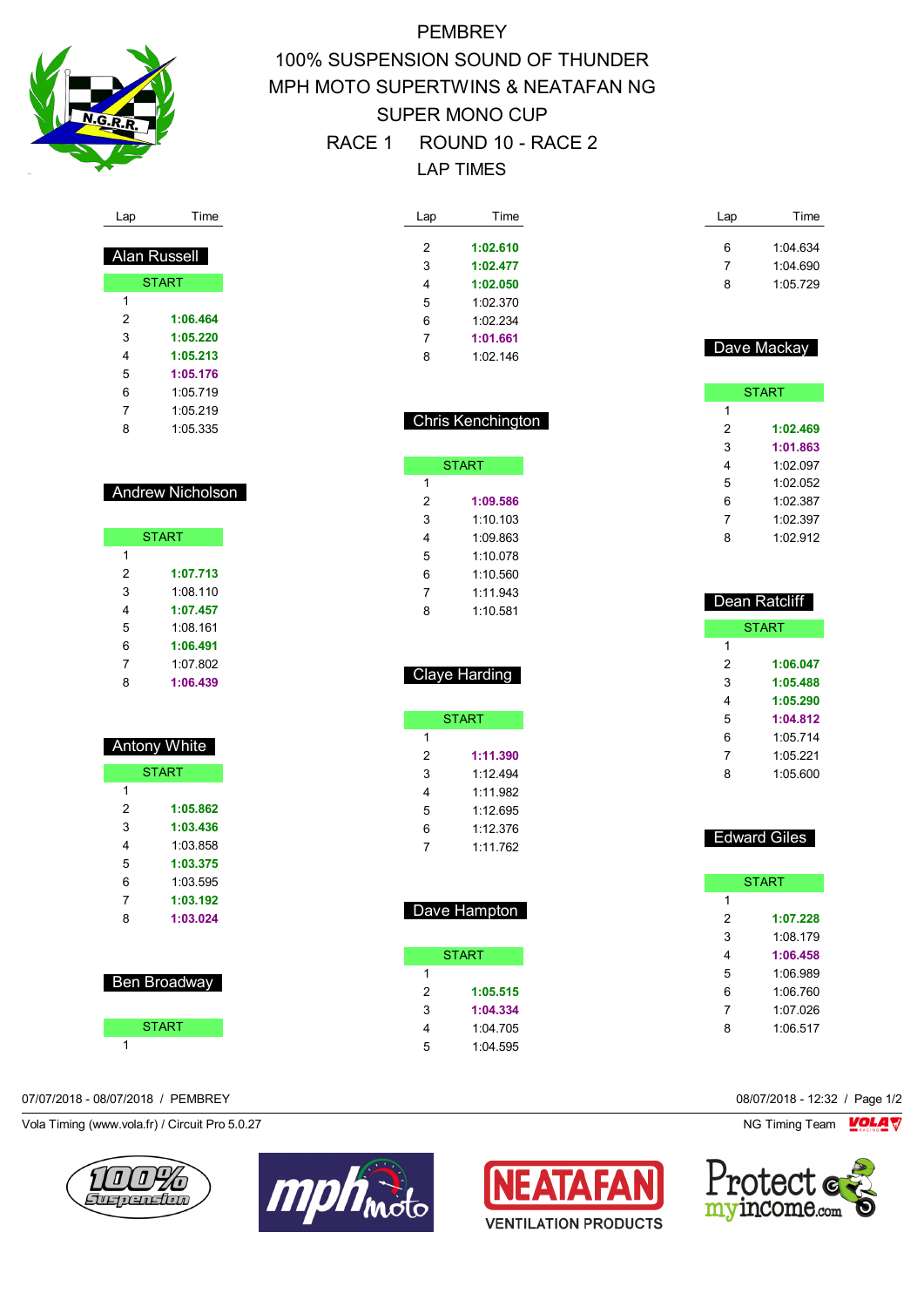PEMBREY 100% SUSPENSION SOUND OF THUNDER MPH MOTO SUPERTWINS & NEATAFAN NG SUPER MONO CUP RACE 1 ROUND 10 - RACE 2 LAP TIMES

| Lap | Time               |
|-----|--------------------|
|     |                    |
|     | <u>Ivan Londal</u> |
|     |                    |
|     | <b>START</b>       |
| 1   |                    |
| 2   | 1:10.850           |
| 3   | 1:08.710           |
| 4   | 1.093314           |
| 5   | 1.09292            |
| 6   | 1:08.703           |
| 7   | 1:08.832           |
| 8   | 1:08.696           |

| <b>Jay Bellers Smith</b> |              |  |
|--------------------------|--------------|--|
|                          | <b>START</b> |  |
| 1                        |              |  |
| 2                        | 1:04.191     |  |
| 3                        | 1:03.654     |  |
| 4                        | 1:03 704     |  |
| 5                        | 1.03942      |  |
| 6                        | 1:03.675     |  |
| 7                        | 1:03.414     |  |
| 8                        | 1:03.331     |  |

## John Barnes

|   | <b>START</b> |
|---|--------------|
| 1 |              |
| 2 | 1:07.641     |
| 3 | 1:08.153     |
| 4 | 1:08.522     |
| 5 | 1:08 252     |
| 6 | 1:08 951     |
| 7 | 1:09.619     |
| 8 | 1:08.598     |

### John Dudman

|   | <b>START</b> |
|---|--------------|
| 1 |              |
| 2 | 1:06.606     |
| 3 | 1:06.612     |
| 4 | 1:05.819     |
| 5 | 1:05.379     |
| 6 | 1:05.048     |
| 7 | 1:05.603     |
| 8 | 1:04.850     |
|   |              |

Martin Thrower

|   | <b>START</b> |
|---|--------------|
| 1 |              |
| 2 | 1:07.795     |
| 3 | 1.09249      |
| 4 | 1:07.992     |
| 5 | 1:08.583     |
| 6 | 1:07.304     |
| 7 | 1:07.964     |
| ጸ | 1:08 695     |

Lap Time

|   | Michael Russell |  |  |  |  |  |  |  |
|---|-----------------|--|--|--|--|--|--|--|
|   | <b>START</b>    |  |  |  |  |  |  |  |
| 1 |                 |  |  |  |  |  |  |  |
| 2 | 1:02.634        |  |  |  |  |  |  |  |
| 3 | 1:02.446        |  |  |  |  |  |  |  |
| 4 | 1:02.185        |  |  |  |  |  |  |  |
| 5 | 1:02.562        |  |  |  |  |  |  |  |
| 6 | 1:02.321        |  |  |  |  |  |  |  |
| 7 | 1:04 154        |  |  |  |  |  |  |  |
| 8 | 1.03.266        |  |  |  |  |  |  |  |

|   | Paul Wardell |
|---|--------------|
|   | <b>START</b> |
| 1 |              |
| 2 | 1:03.305     |
| 3 | 1:03 405     |
| 4 | 1:03.570     |
| 5 | 1:03.565     |
| 6 | 1:03 792     |
| 7 | $1.04$ 129   |
| 8 | 1:04.195     |

| <b>RAB Lavender</b> |
|---------------------|
|---------------------|

|   | START    |
|---|----------|
| 1 |          |
| 2 | 1:12.840 |
| 3 | 1.14.704 |
| 4 | 1:14 985 |
| 5 | 1:14 025 |
| 6 | 1:13.303 |
|   | 1:13.933 |

|   | <b>Richard Hewitt</b> |
|---|-----------------------|
|   |                       |
|   | START                 |
|   |                       |
| 2 | 1:04.975              |
| 3 | 1:05.357              |

| Lap | Time     |
|-----|----------|
| 4   | 1:05.450 |
| 5   | 1:05.692 |
| 6   | 1.06607  |
| 7   | 1:06.888 |
| ጸ   | 1.06370  |

#### Stephen Edwards

|   | <b>START</b> |
|---|--------------|
| 1 |              |
| 2 | 1:07.990     |
| 3 | 1:07 993     |
| 4 | 1:08.192     |
| 5 | 1:08.541     |
| 6 | 1:08.357     |
| 7 | 1:08.335     |
| ឧ | 1:07.751     |

#### Vinny Branch

|   | <b>START</b> |
|---|--------------|
| 1 |              |
| 2 | 1:07.940     |
| 3 | 1:09.064     |
| 4 | 1:07.022     |
| 5 | 1:06.984     |
| 6 | 1:06.424     |
| 7 | 1:05.960     |
| ጸ | 1:05.765     |
|   |              |

|              | <b>William Holland</b> |  |  |  |  |  |  |  |  |  |
|--------------|------------------------|--|--|--|--|--|--|--|--|--|
| <b>START</b> |                        |  |  |  |  |  |  |  |  |  |
| 1            |                        |  |  |  |  |  |  |  |  |  |
| 2            | 1:02.749               |  |  |  |  |  |  |  |  |  |
| 3            | 1:02.366               |  |  |  |  |  |  |  |  |  |
| 4            | 1:02.500               |  |  |  |  |  |  |  |  |  |
| 5            | 1:02.265               |  |  |  |  |  |  |  |  |  |
| 6            | 1:02.384               |  |  |  |  |  |  |  |  |  |
| 7            | 1:03 488               |  |  |  |  |  |  |  |  |  |
| 8            | 1.03797                |  |  |  |  |  |  |  |  |  |
|              |                        |  |  |  |  |  |  |  |  |  |

07/07/2018 - 08/07/2018 / PEMBREY